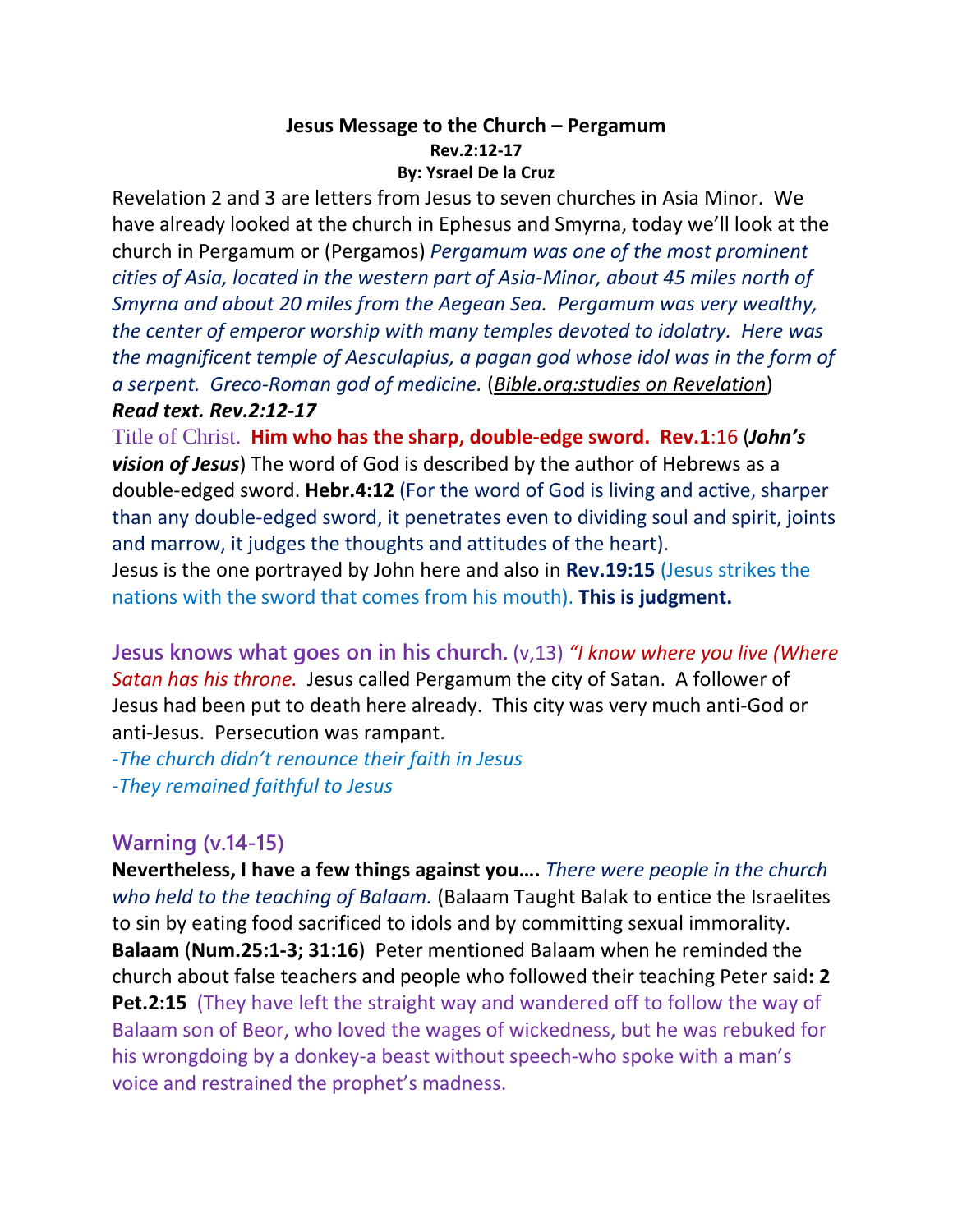### **Jude1:11)**

People in the church of Pergamum were trying to corrupt the rest of the church to engage in idolatry (eating food sacrificed to idols and engage in sexual immoralities which took place in the temples of these idols).

*(v.15) Those who held to the teaching of the Nicolaitans* (a group who didn't have a problem mixing Christianity with pagan practices. *Syncretism: the combination of different forms of belief or practice.* This menace was in the church already and Jesus was not very happy about this.

**Repent or else!** (Repent means to change your way, change your perspective) If these people didn't repent for their error Jesus said that he'd come and fight against them with the sword of my mouth. (This is a sign of judgment Jesus would pour out on these people following the false teachings of Balaam and Nicolaitans)

**He who has an ear let him hear what the Spirit says to the churches.** (v.17) To him who overcomes, I will give some of the hidden manna. I will also give him a white stone with a new name written on it. Known only to him who receives it. *-the hidden manna* (Manna was the food God provided for Israel in the desert. It represented God's provision. Jesus is saying if you overcome and don't compromise, but remain faithful to me, I will give you real food to eat, not like the food sacrificed to idols

*A white stone with a new name:* This imagery takes us to the time of the Roman games. The ancient Roman custom of awarding white stones to the victors of athletic games. The winner of a contest was awarded a white stone with his name inscribed on it. This served as his "ticket" to a special awards banquet. Jesus is promising to those who conquer admission into his kingdom and banquet he has prepared for his people.

## **What does Jesus expect of his church today?**

*Jesus expects his church to remain true to him in the midst of a syncretistic culture*. No compromising our Christian beliefs with false ideologies. Christ church has to watch it for cheap grace theology, water down gospel, gospel who doesn't call people to repent.

*Jesus wants his church to be faithful in the midst of pe*rsecution, even when we may live in the town where Satan is in charge, Jesus expects you to be faithful to